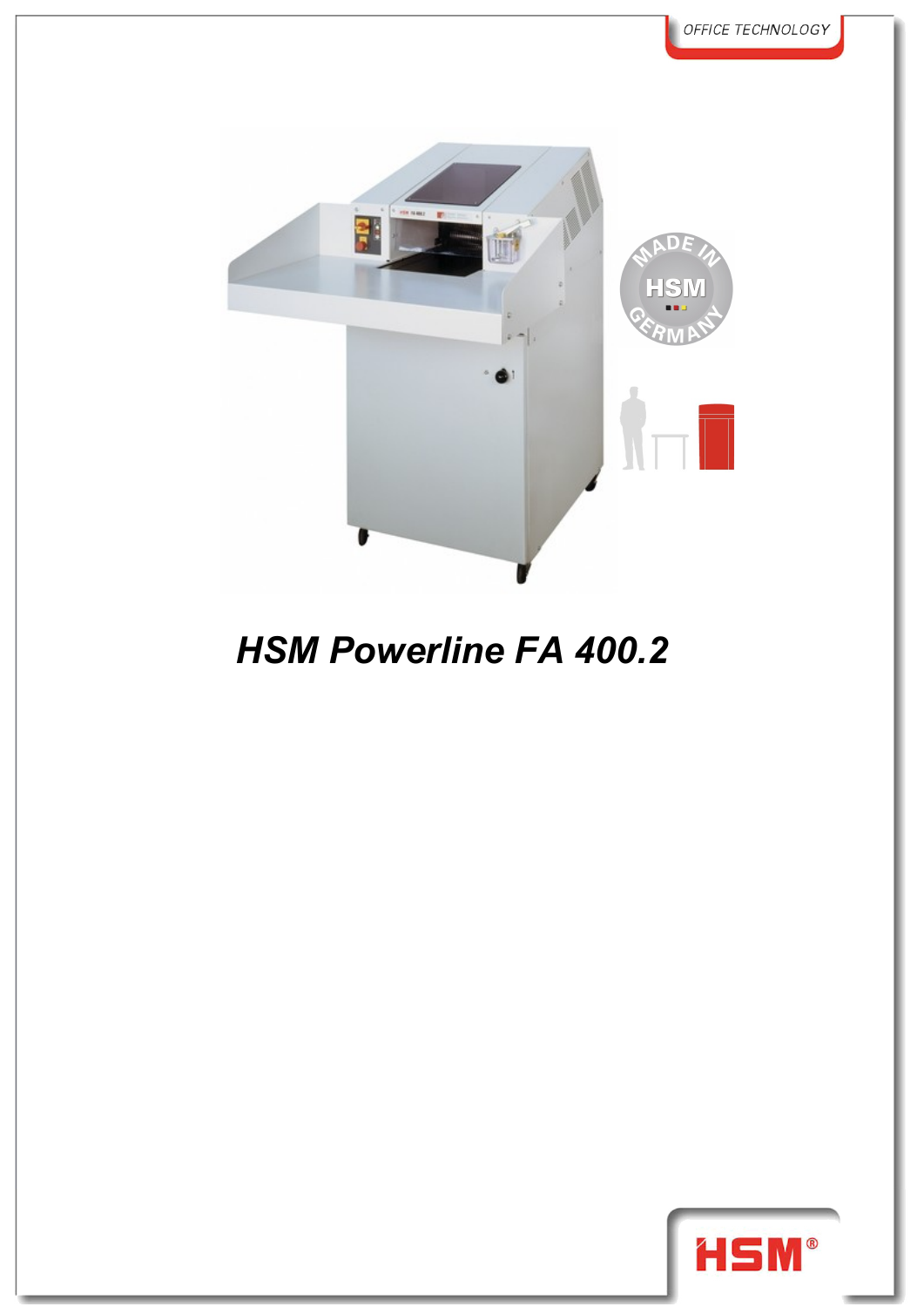## **HSM Powerline FA 400.2**

Mobile, top of the range model for use in archives. Also suitable for shredding CDs and floppy disks. The sturdy technology has been especially designed for a large throughput and long total operating time. Integrated, manual oiler for cutting unit (particle cut version only). Material intake via loading table and electric conveyor belt. Stand-by mode with LED indicator. Keypad control for constant operation and reverse. Stops automatically when the collection container is full or has been removed. Auto reverse in the event of paper jam. Mobile trolley with very sturdy, reusable waste bag included with the standard equipment. Made in Germany.

| Product type description               | HSM FA 400.2 11,8mm                                             | HSM FA 400.2 5,8mm                                                                                                                                                                                                                                                                                                                                  |
|----------------------------------------|-----------------------------------------------------------------|-----------------------------------------------------------------------------------------------------------------------------------------------------------------------------------------------------------------------------------------------------------------------------------------------------------------------------------------------------|
| Order number                           | 1534144                                                         | 1513144                                                                                                                                                                                                                                                                                                                                             |
| <b>EAN Code</b>                        | 4026631020848                                                   | 4026631020800                                                                                                                                                                                                                                                                                                                                       |
| Shredder material                      | $\mathbb{D}\mathscr{O}$ . $\mathbb{I}\mathbb{O}$ . $\mathbb{I}$ | $\begin{picture}(15,14) \put(0,0){\line(1,0){10}} \put(15,0){\line(1,0){10}} \put(15,0){\line(1,0){10}} \put(15,0){\line(1,0){10}} \put(15,0){\line(1,0){10}} \put(15,0){\line(1,0){10}} \put(15,0){\line(1,0){10}} \put(15,0){\line(1,0){10}} \put(15,0){\line(1,0){10}} \put(15,0){\line(1,0){10}} \put(15,0){\line(1,0){10}} \put(15,0){\line(1$ |
| Cutting type                           | strip cut                                                       | strip cut                                                                                                                                                                                                                                                                                                                                           |
| Security level                         | $\mathbf{1}$                                                    | $\overline{2}$                                                                                                                                                                                                                                                                                                                                      |
| Cutting width                          | 11.8 mm                                                         | 5.8 mm                                                                                                                                                                                                                                                                                                                                              |
| Particle length                        |                                                                 | $0 \text{ mm}$                                                                                                                                                                                                                                                                                                                                      |
| Cutting capacity (70g/m <sup>2</sup> ) | 180 sheet                                                       | 130 sheet                                                                                                                                                                                                                                                                                                                                           |
| Cutting capacity (80g/m <sup>2</sup> ) | 144 sheet                                                       | 104 sheet                                                                                                                                                                                                                                                                                                                                           |
| Intake width                           | 428 mm                                                          | 428 mm                                                                                                                                                                                                                                                                                                                                              |
| Container volume                       | 4601                                                            | 4601                                                                                                                                                                                                                                                                                                                                                |
| Cutting speed                          | 210 mm/s                                                        | 220 mm/s                                                                                                                                                                                                                                                                                                                                            |
| Noise level (idle operation)           | 61 dB                                                           | 61 dB                                                                                                                                                                                                                                                                                                                                               |
| eclass 5.1                             | 24320704                                                        | 24320704                                                                                                                                                                                                                                                                                                                                            |
| UN/SPSC                                | 44101603                                                        | 44101603                                                                                                                                                                                                                                                                                                                                            |
| Power consumption of the motor         | 4000 W                                                          | 4000W                                                                                                                                                                                                                                                                                                                                               |
| Voltage                                | 400 V                                                           | 400 V                                                                                                                                                                                                                                                                                                                                               |
| Frequency                              | 50 Hz                                                           | 50 Hz                                                                                                                                                                                                                                                                                                                                               |
| Depth                                  | 1568 mm                                                         | 1568 mm                                                                                                                                                                                                                                                                                                                                             |
| Width                                  | 1157 mm                                                         | 1157 mm                                                                                                                                                                                                                                                                                                                                             |
| Height                                 | 1650 mm                                                         | 1650 mm                                                                                                                                                                                                                                                                                                                                             |
| Weight                                 | 425 kg                                                          | 425 kg                                                                                                                                                                                                                                                                                                                                              |
|                                        |                                                                 |                                                                                                                                                                                                                                                                                                                                                     |